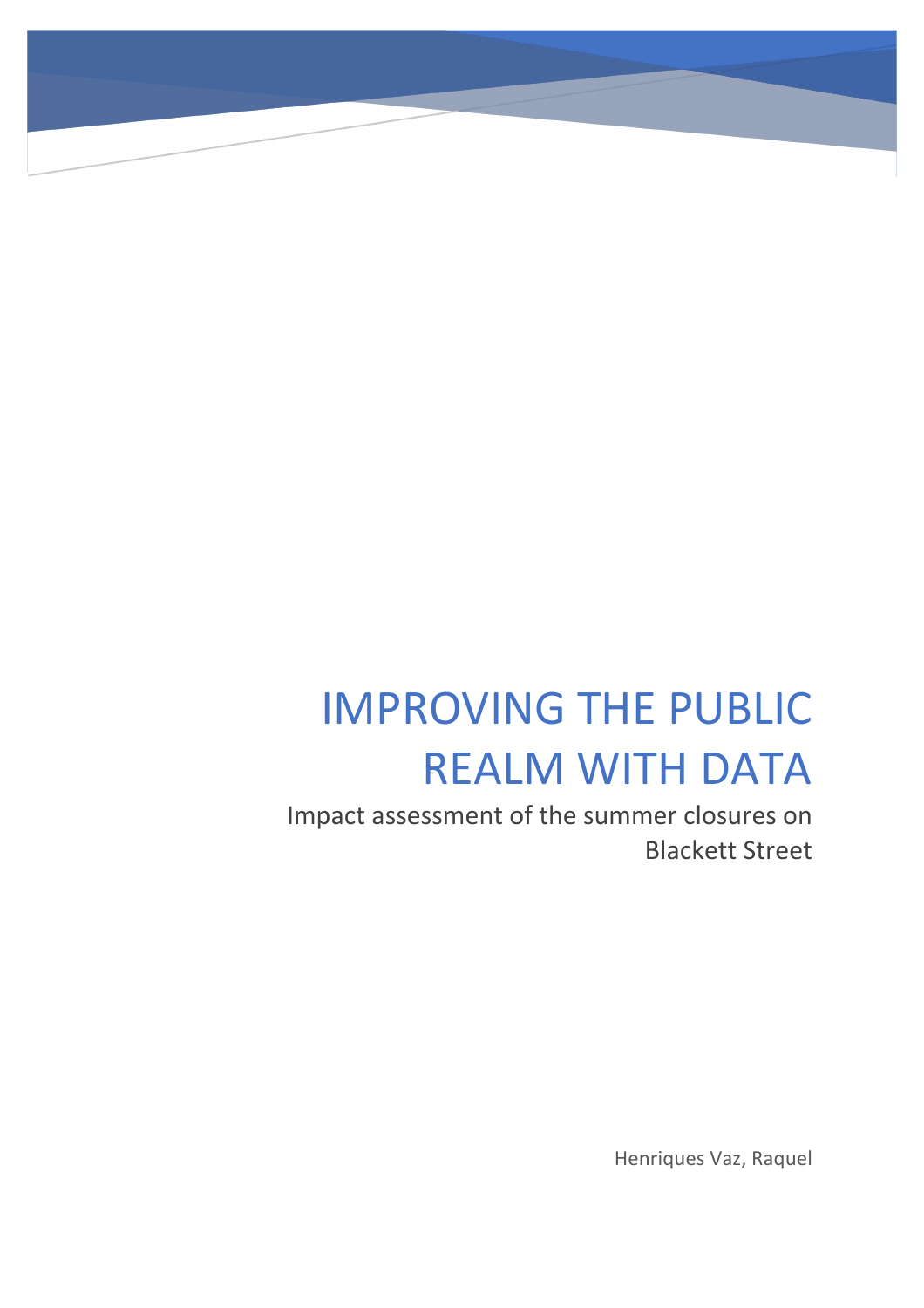# **Objectives and problem statement**

Determine if there are detectable changes on air quality during the summer road closures on Blackett Street.

# **Data**

We have considered pollution data from the Urban Observatory which is publicly available at http://www.urbanobservatory.ac.uk. We have focused on NO<sub>2</sub> data.

Data for economic impact was not sufficient to support conclusions and therefore has not been included in this report.

A list of additional data supplied that revealed to be insufficient to make robust conclusions is listed in appendix at the end of this report.

### **Results**

The results of this analysis are inconclusive regarding permanent closure of the street. The reasons for this are the following:

- Not enough data, only 10 weekends of data where the street was closed.
- Street was closed to host special events (Great exhibition of the North), not representative of other days.
- Street was closed during weekends, this cannot be generalised to week days as traffic patterns will be completely distinct.
- Closure during summer is not representative of winter (people might use the car more often in the winter, less students during summer holiday period, etc)
- Analysis with NO<sub>2</sub> measurements is not enough to fully understand air pollution. The relationship between air quality and traffic is complex and is affected by weather conditions, e.g. wind direction and the surface topography (building form, street type, presence of vegetation – trees etc.) The data needs to be normalised for weather to allow meaningful comparison between days. The indicative electro-chemical air quality sensors are also sensitive to temperature and humidity and can drift over time.

For the reasons above the results discussed for the rest of this report only refer to the summer closures and cannot be generalised to other periods of time.

Step 1: Preliminary analysis - comparison of NO<sub>2</sub> values between closure in 2018 with same period last year. Results suggest:

- Geographically it suggests that pollution decreased in some locations in the city centre and increased in adjacent streets – Figure 1.
- Detailed analysis of locations where  $NO<sub>2</sub>$  changed the most, shows that in places where it decreased the most, on average, also showed a decrease in the maximum values of  $NO<sub>2</sub> - Figure 2$ .
- Mean values across multiple sensors show that pollution in most weekends was less than last year – Figure 3.

First step of analysis only compares 10 weekends in 2018 with 10 weekends in 2017. For step 2, we overcome this by performing a time series decomposition which allows us to compare the closure weekends with more days, regardless of time of year or week period.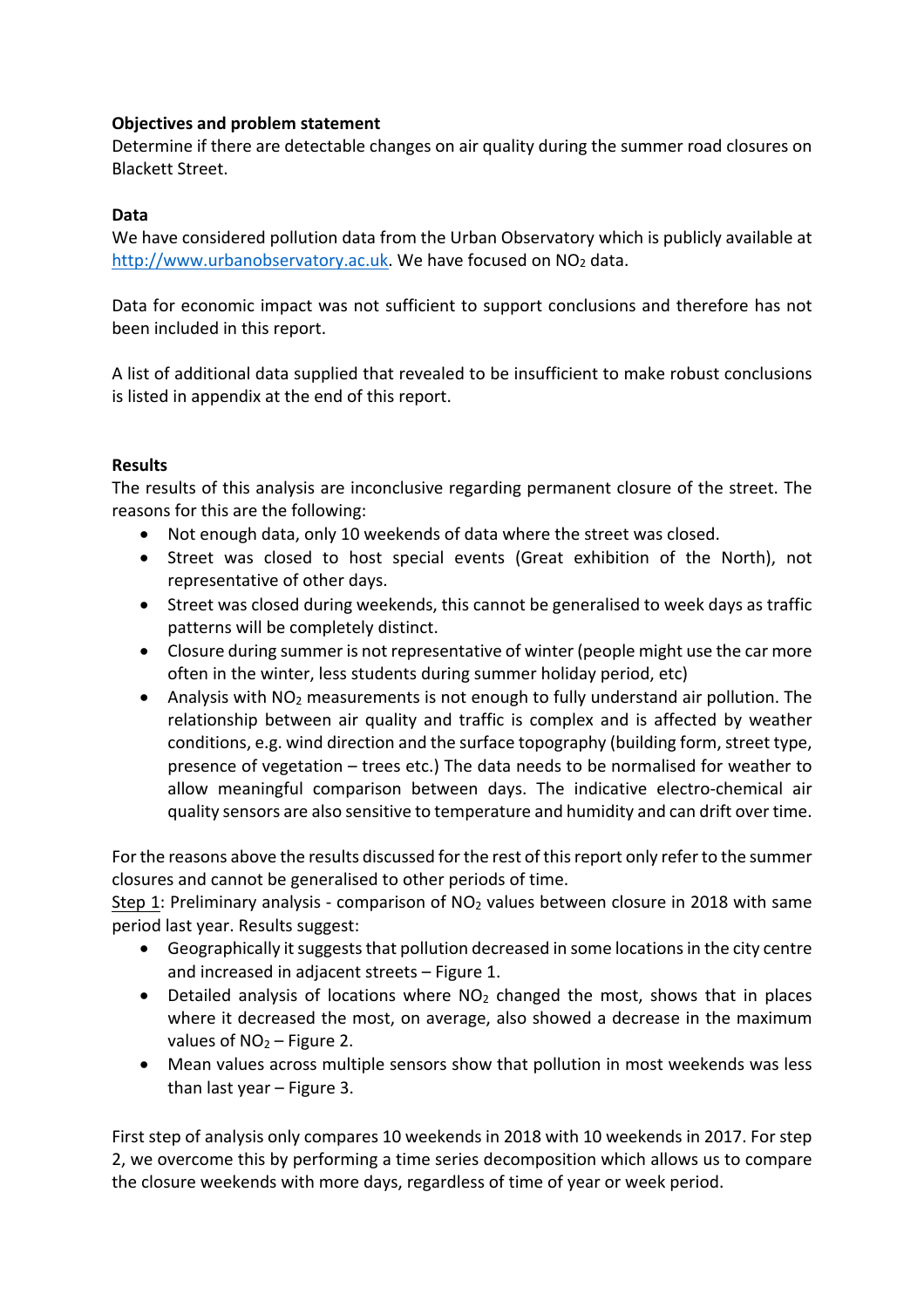

*Figure 1 - Comparison between the road closure weekends in 2018 and equivalent period in 2017 suggests decrease in pollution at sensors with ID S7 and S9, and an increase at locations with sensor ID S1 and S14.*



*Figure 2 - Comparison between the road closure weekends in 2018 and equivalent period in 2017 suggests locations where NO2 decreased the most, on average, also showed a decrease in the maximum values of NO2.*



*Figure 3 - Comparison between the road closure weekends in 2018 and equivalent period in 2017 suggests decrease in pollution for most weekends. Results were averaged across all seven sensors presented in Figure 1.*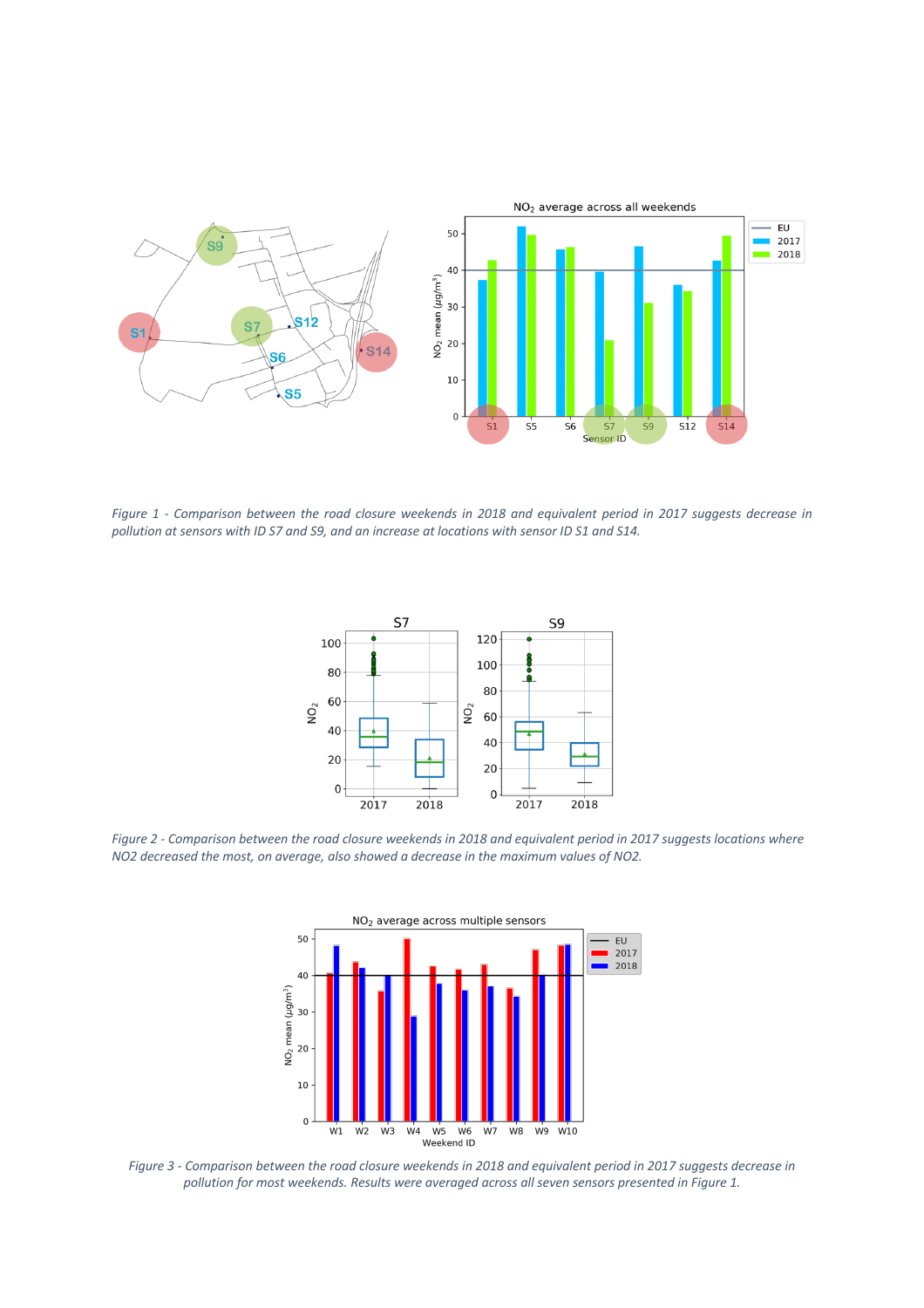We cannot overcome the fact that we only have 10 weekends worth of data where the street was closed to traffic. However, we would like to have more days to compare with than just the equivalent period in 2017. To do this we have to remove seasonal and daily effects to allow for a meaningful comparison. This can be achieved with a time series decomposition.

Step 2: Time series decomposition

- Split time series (NO<sub>2</sub> as a function of time) in three components: Observed = Trend + Seasonal + Residual.
- Trend captures trend of the measurements (ex. higher pollution in Winter vs Summer, week days vs weekends).
- Periodic captures repeating patterns, in our case describes daily behaviour (at 3am is different from 5pm).
- Residual What could not be captured by the other two components. In principle a typical day will have small residuals, special days like bank holidays or closure weekends should have higher residuals.

Once we remove the trend and the periodic components, we can compare residuals of closure weekends with residuals of other days to observe if there are detectable changes.

For this analysis data from sensors shown in Figure 4 and the period from the end of December 2017 to mid-September 2018 was considered.



*Figure 4 - Sensors used in time series analysis.*

In order to draw conclusions, we must first establish if our results are statistically significant. We do that using a t-test, which is a statistical tool that tell us if two samples are different and with which probability our results are due to chance.

T-test results:

- Residuals across sensors considered are less during the closure period than on average and that the results are statistically significant – Table 1.
- This suggests an improvement on air quality in the city centre **during the summer road closure** in Blackett Street.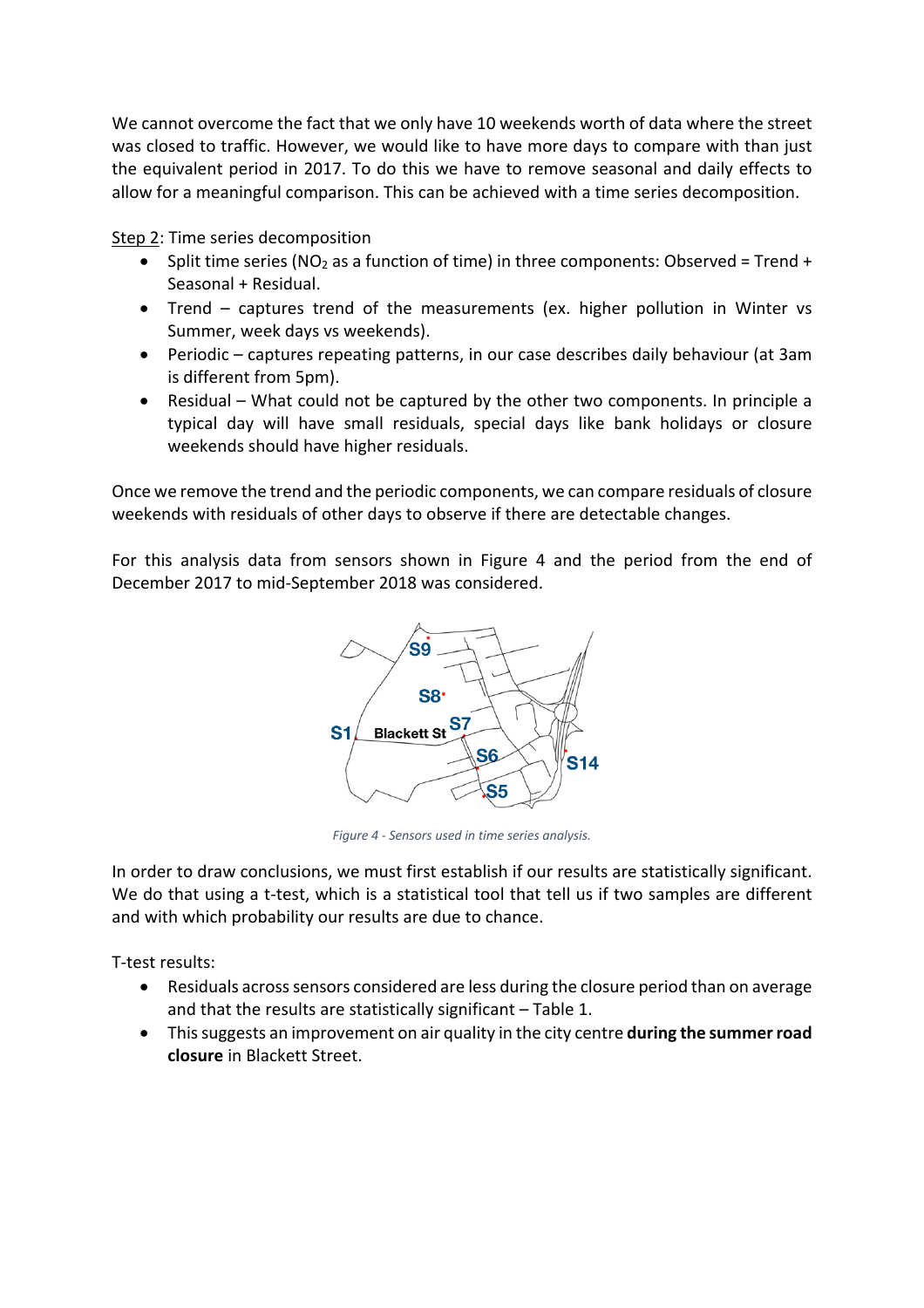*Table 1 – t-test results from comparing residuals during closure weekends with residuals from other days. Period considered for the time series decomposition: end of December 2017 to mid-September 2018.*

| <b>Sensor ID</b> | Street name         | <b>T</b> value | P value    |
|------------------|---------------------|----------------|------------|
| S <sub>9</sub>   | Northumberland St   | -2.79190389    | 0.00527182 |
| S <sub>8</sub>   | Northumberland St   | -2.70955587    | 0.00677419 |
| S <sub>5</sub>   | Pilgrim St          | $-2.0833676$   | 0.037299   |
| S <sub>6</sub>   | Market St           | $-2.42002319$  | 0.01557633 |
| S <sub>1</sub>   | Percy St            | $-3.45949455$  | 0.00054845 |
| <b>S14</b>       | <b>Trafalgar St</b> | $-2.95440762$  | 0.00315614 |
| S7               | <b>Blackett St</b>  | $-3.4499367$   | 0.00056816 |



*Figure 5 - Time series decomposition for part of July. Data from sensor ID S7 (see Figure 2). Residuals highlighted for two of the closure weekends. For this analysis data from the end of December 2017 to mid-September 2018 was considered.*

#### **Recommendations**

In order to draw robust conclusions more data is required. Vehicle counts in adjacent streets to Blackett Street should be measured to validate pollution analysis and understand movements of people (relevant for economic impact).

My recommendation is to measure for extended periods of time variables below to allow meaningful comparisons with closure periods

- Count vehicles
- Measure journey times
- Count number of people
- Financial records of local businesses

In addition, different and longer closure periods should considered in order to be able to make conclusions about the impact of a permanent closure.